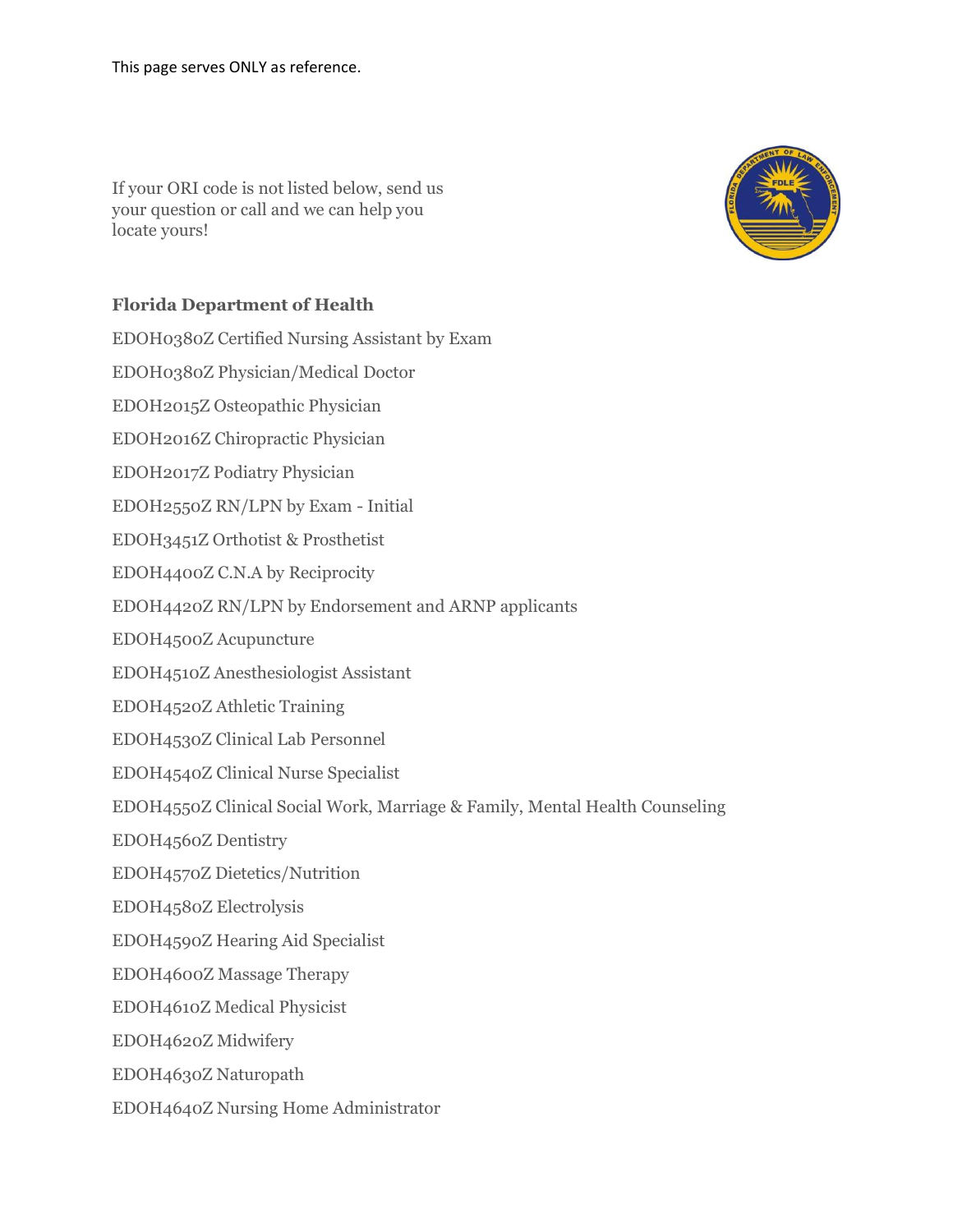#### This page serves ONLY as reference.

EDOH4650Z Occupational Therapy EDOH4660Z Opticianry EDOH4670Z Optometry EDOH4680Z Pharmacist EDOH4690Z Physical Therapy EDOH4700Z Physician Assistant EDOH4710Z Psychology EDOH4720Z Respiratory Care EDOH4730Z School Psychology EDOH4740Z Speech/Language Pathology

### **Florida Department of Education- Bureau of Educator Certification**

FL921620Z DOE / Teacher Certification

#### **Centers for Medicare & Medicaid Services**

FL922013Z Medicaid Provider

### **Florida Department of Business Professional Regulation**

FL920010Z Real Estate Sales and Brokers

FL922050Z Real Estate Appraisers

FL923400Z Construction

FL921932Z Community Association Managers

FL921670Z Talent Agents

FL922040Z Athlete Agents

FL921880Z Employee Leasing

FL920150Z Alcoholic, Beverages and Tobacco

FL924250Z Home Inspectors

FL924260Z Mold Remediation or Assessment

FL924270Z Temporary License for Military Spouse (All Boards)

FL924780Z Drugs, Devices & Cosmetics